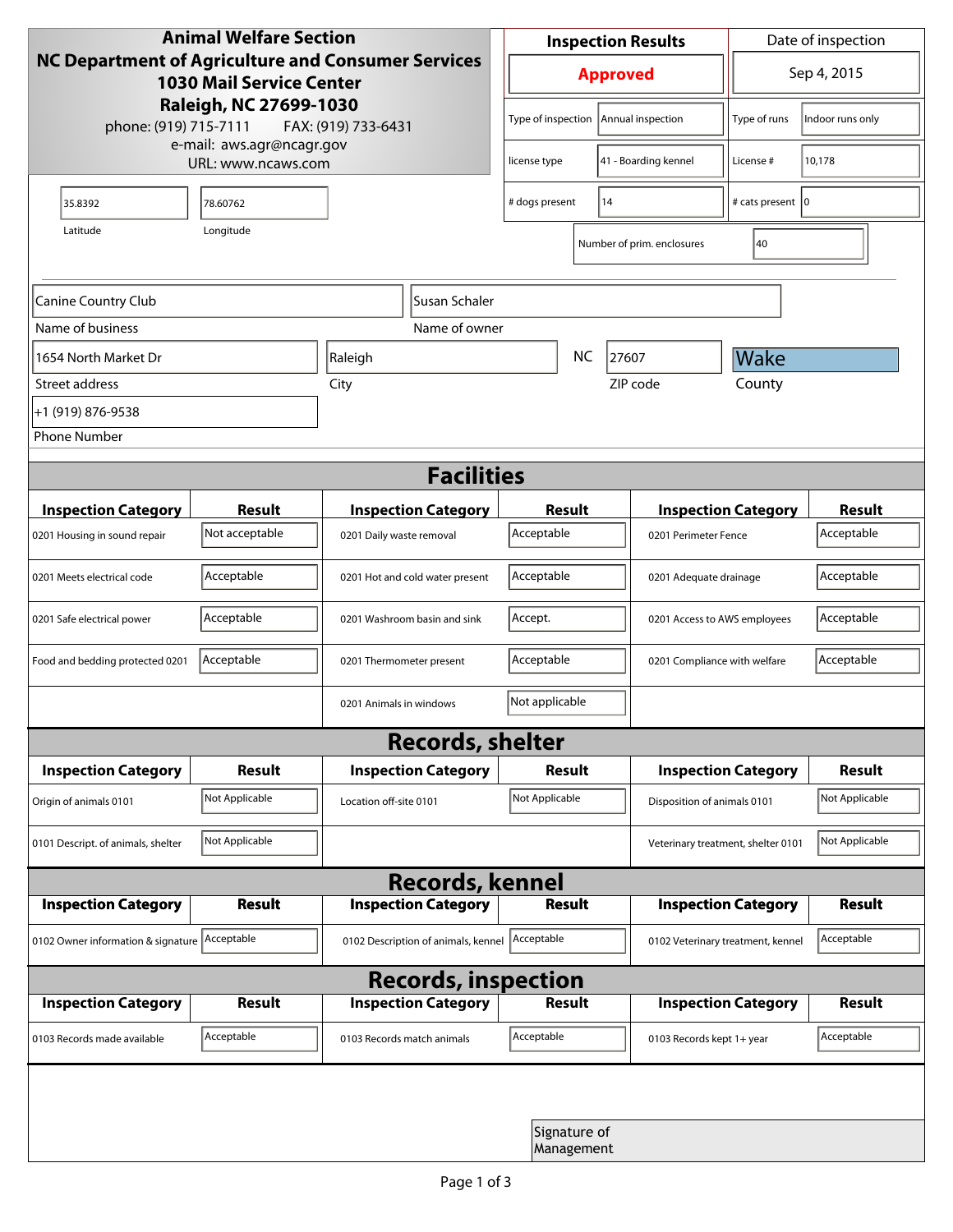| <b>Animal Welfare Section, NCDA&amp;CS</b>                  | <b>Inspection Results</b>                   |                                    | Date of inspection         |                                   |                                    |                |  |  |  |
|-------------------------------------------------------------|---------------------------------------------|------------------------------------|----------------------------|-----------------------------------|------------------------------------|----------------|--|--|--|
| Inspection Report, continued                                | <b>Approved</b>                             |                                    | Sep 4, 2015                |                                   |                                    |                |  |  |  |
|                                                             |                                             |                                    |                            |                                   |                                    | <b>NC</b>      |  |  |  |
|                                                             | Susan Schaler<br><b>Canine Country Club</b> |                                    |                            | Raleigh                           |                                    |                |  |  |  |
| <b>Indoor facilities</b>                                    |                                             |                                    |                            |                                   |                                    |                |  |  |  |
| <b>Inspection Category</b>                                  | Result                                      | <b>Inspection Category</b>         | Result                     | <b>Inspection Category</b>        |                                    | Result         |  |  |  |
| Acceptable<br>0202 Ambient temperature, indoor              |                                             | 0202 Ventilation, indoor           | Acceptable                 | 0202 Lighting, indoor             |                                    | Acceptable     |  |  |  |
| 0202 Imperv./Sanitary surf., indoor                         | Acceptable                                  | 0202 Drainage, indoor              | Acceptable                 |                                   |                                    |                |  |  |  |
| <b>Outdoor facilities</b>                                   |                                             |                                    |                            |                                   |                                    |                |  |  |  |
| <b>Inspection Category</b>                                  | <b>Result</b>                               | <b>Inspection Category</b>         | Result                     | <b>Inspection Category</b>        |                                    | Result         |  |  |  |
| 0203 Impervious surfaces, outdoor                           | Not Applicable                              | 0203 Housing, 1 per animal         | Not Applicable             | 0203 Protection from elements     |                                    | Not Applicable |  |  |  |
| 0203 Owner advised, outdoor                                 | Not Applicable                              | 0203 Drainage, outdoor             | Not Applicable             |                                   |                                    |                |  |  |  |
| <b>Primary enclosures</b>                                   |                                             |                                    |                            |                                   |                                    |                |  |  |  |
| <b>Inspection Category</b>                                  | Result                                      | <b>Inspection Category</b>         | Result                     | <b>Inspection Category</b>        |                                    | Result         |  |  |  |
| 0204 Drainage prev. cross contam.                           | Acceptable                                  | 0204 Fence height >= 5 feet        | Acceptable                 | 0204 1:10 ratio, person: human    |                                    | Acceptable     |  |  |  |
| 0204 Surf. impervious to moisture                           | Acceptable                                  | 0204 Enclosure is escape proof     | Acceptable                 | 0204 Cats, $>=$ 4 sq. ft. / adult |                                    | Acceptable     |  |  |  |
| 0204 Prevent contact with wood                              | Acceptable                                  | 0204 Solid resting surface         | Acceptable                 | 0204 Cats, $<= 12$ / enclosure    |                                    | Acceptable     |  |  |  |
| 0204 Enclosures in sound repair                             | Acceptable                                  | 0204 Cats, raised resting surface  | Acceptable                 |                                   | 0204 Cats, 1 litter pan / 3 adults |                |  |  |  |
| 0204 Size of enclosure                                      | Acceptable                                  | 0204 Dogs, supervision if > 4      | Acceptable                 |                                   |                                    |                |  |  |  |
|                                                             |                                             | <b>Feeding</b>                     |                            |                                   |                                    |                |  |  |  |
| <b>Inspection Category</b>                                  | <b>Result</b>                               | <b>Inspection Category</b>         | Result                     | <b>Inspection Category</b>        |                                    | <b>Result</b>  |  |  |  |
| 0205 Feeding, 1x / day, adult                               | Acceptable                                  | 0205 Feeding, 1 bowl / adult       | Acceptable                 | 0205 Feeding, commercial food     |                                    | Acceptable     |  |  |  |
| 0205 Feeding, bowl in good repair                           | Acceptable                                  | 0205 Feeding, quality food         | Acceptable                 | 0205 Feeding, bowl is protected   |                                    | Acceptable     |  |  |  |
| 0205 Feeding, 2x / day, young                               | Acceptable                                  |                                    |                            |                                   |                                    |                |  |  |  |
| <b>Watering</b>                                             |                                             |                                    |                            |                                   |                                    |                |  |  |  |
| <b>Inspection Category</b>                                  | <b>Result</b>                               | <b>Inspection Category</b>         | Result                     |                                   |                                    |                |  |  |  |
| 0206 Watering, continuous access                            | Acceptable                                  | 0206 Watering, bowl in good repair | Acceptable                 |                                   |                                    |                |  |  |  |
| <b>Sanitation/Employees/Classification &amp; Separation</b> |                                             |                                    |                            |                                   |                                    |                |  |  |  |
| <b>Inspection Category</b>                                  | <b>Result</b>                               | <b>Inspection Category</b>         | Result                     | <b>Inspection Category</b>        |                                    | <b>Result</b>  |  |  |  |
| 0207 Waste removal 2x / day                                 | Acceptable                                  | 0207 Grounds overgrown             | Acceptable                 | 0207 Young given social interact. |                                    | Not Applicable |  |  |  |
| 0207 Animals removed while clean                            | Acceptable                                  | 0207 Pest Control                  | Acceptable                 | 0207 Species separated            |                                    | Acceptable     |  |  |  |
|                                                             |                                             |                                    | Signature of<br>Management |                                   |                                    |                |  |  |  |